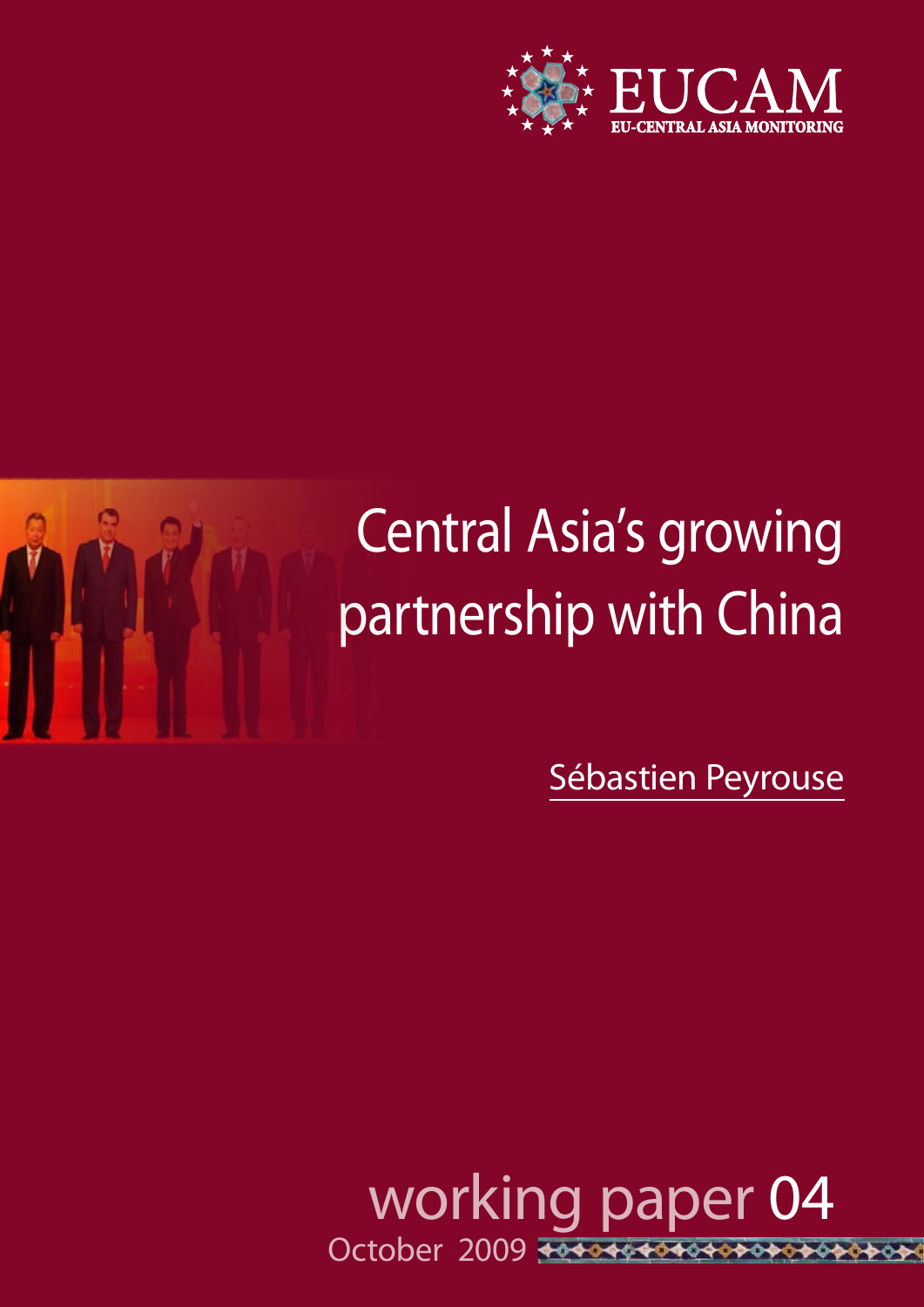© EUCAM 2009 ISBN 13: 978-92-9079-932-0 October 2009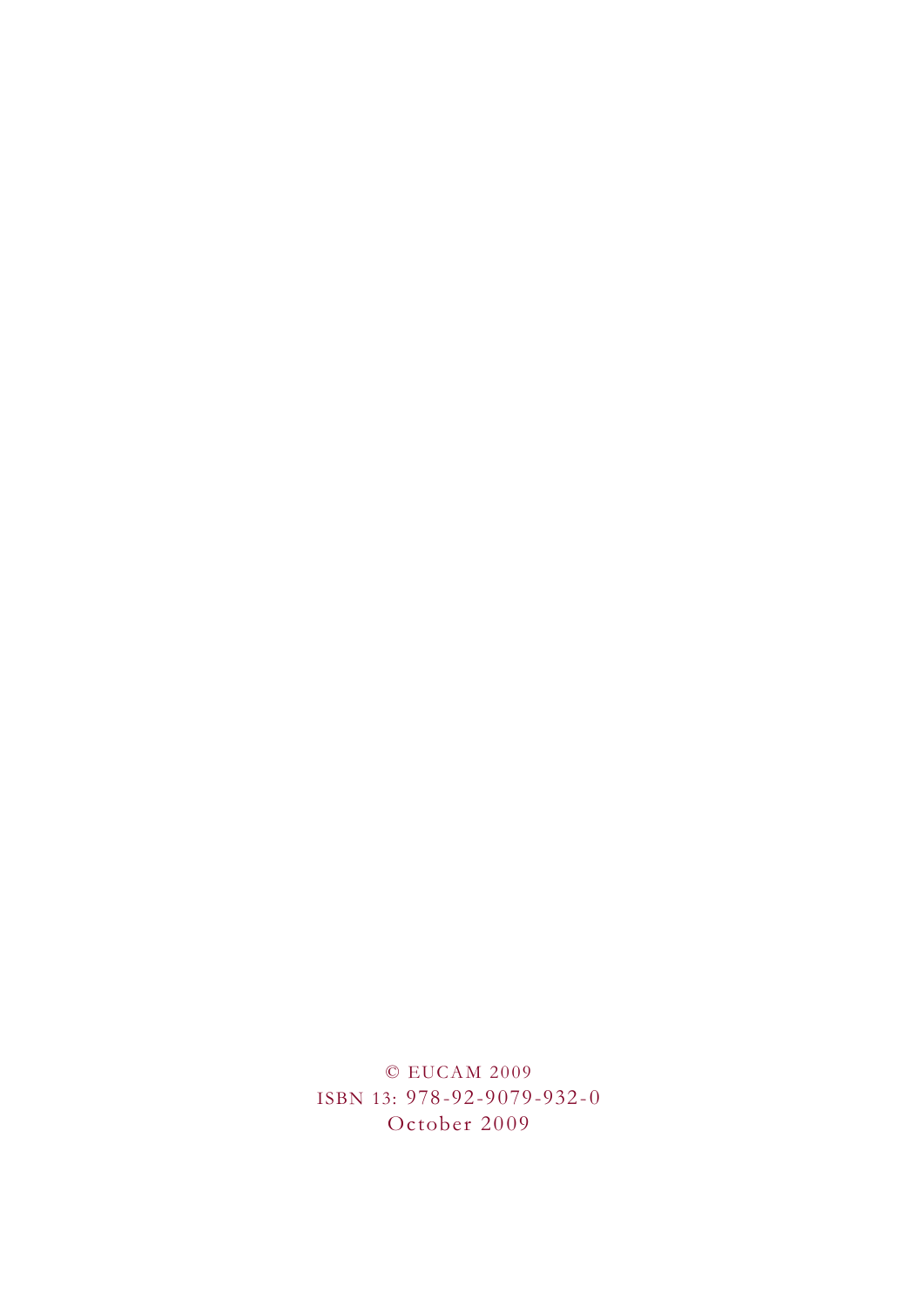## **Central Asia's growing partnership with China**

EUCAM Working Paper No. 4

### **Sébastien Peyrouse**

## Table of Contents

| Introduction                                                              |    |
|---------------------------------------------------------------------------|----|
| The political and geopolitical impact of Chinese presence in Central Asia | 4  |
| Economic readjustment in favour of Beijing                                |    |
| The Russia-China-EU triangle in Central Asia                              | 10 |
| Recommendations                                                           | 11 |
| Conclusions                                                               | 12 |
| Endnotes                                                                  | 12 |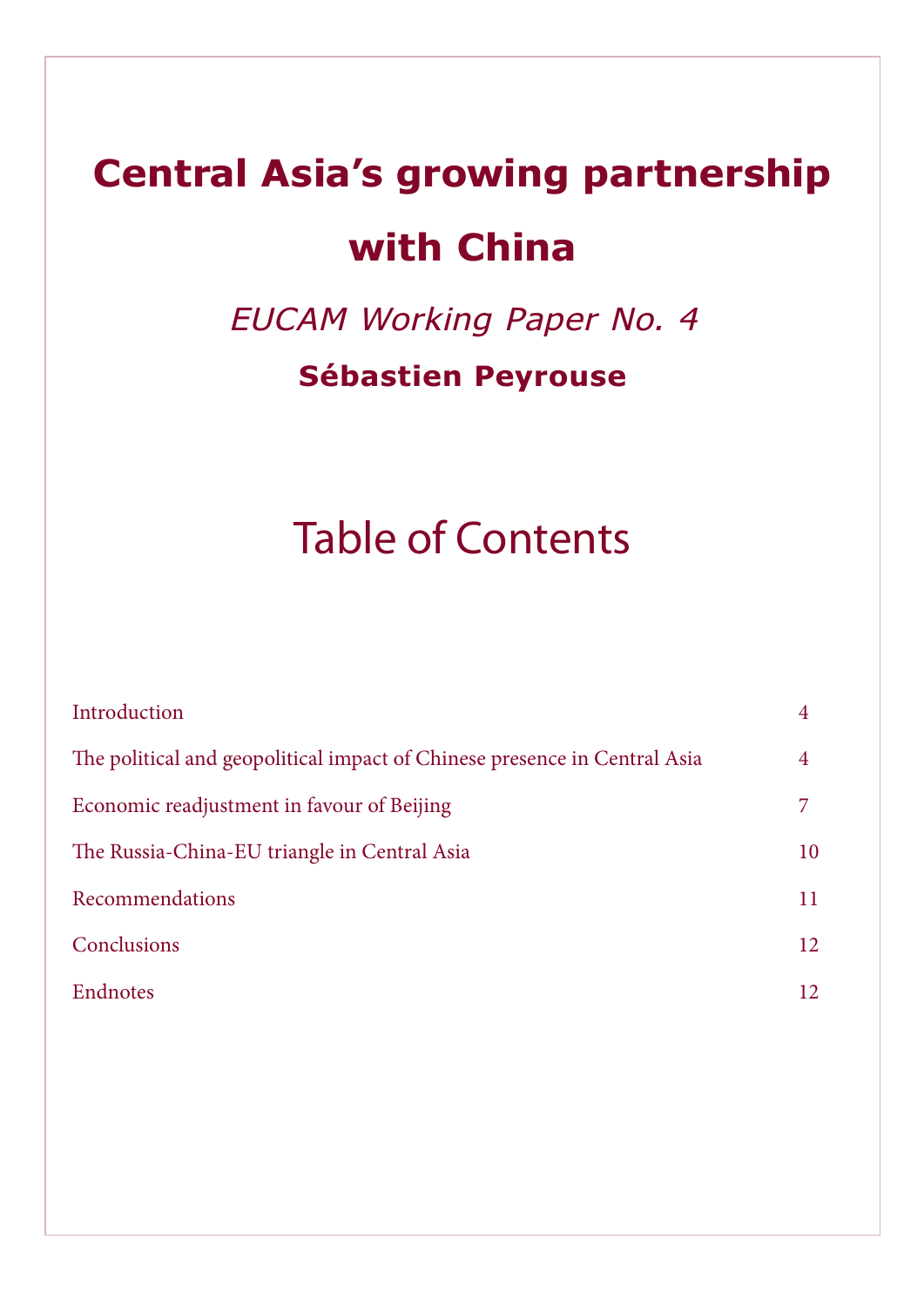#### *Introduction*

Since the start of the 2000s, the People's Republic of China (PRC) has become an increasingly important player on the Central Asian scene, which until then had been essentially divided between Russia and the US. Today, Central Asia's future lies in its ability to avoid the destabilisations of the Afghan–Pakistan zone, and through Chinese influence, to partake of the Asia–Pacific's economic prosperity. In less than two decades, Beijing has managed to make a massive and multiform entry onto the Central Asian scene: it has proven itself a loyal partner on the level of bilateral diplomacy and has succeeded in turning the Shanghai Cooperation Organisation (SCO) into a regional structure appreciated by its members. China has also become a leading actor in trade as well as in the hydrocarbon sector and infrastructure. In examining the shift that China has generated in Central Asian realities, this paper focuses on the political and geopolitical impact of Beijing's growing influence, along with the economic implications of the Chinese presence in Central Asia. To what extent will this affect the objectives of the European Union? China is one of the EU's economic competitors in domains such as energy; it obstructs cooperation between Central Asian states and Western countries, and it encourages the authoritarian tendencies of political regimes. Yet, partnership and economic competition go hand in hand, as EU texts recognise. $1$  In addition, the EU's rationale for setting up in Central Asia is not to compete with neighbouring states, but instead to seek cooperation in accordance with the idea that a multiplicity of actors will guarantee the zone's stability and its geopolitical balance. So what joint interest might China and the EU have in Central Asia? On a certain number of questions such as security and long-term development, the EU and China

Sébastien Peyrouse is a Senior Research Fellow with the Central Asia-Caucasus Institute & Silk Road Stu**dies Program, a Joint Center affiliated with Johns Hopkins University's SAIS in Washington, D.C., and the Institute for Security and Development Policy, Stockholm. For 2008, he was a Principal Investigator for the project "Coping with the Russo-Chinese Competition in Central Asia: Local Perspectives and Strategies", funded by the Smith Richardson Foundation. Peyrouse holds a Ph.D. at the National Institute for Oriental Languages and Cultures in Paris. He was a doctoral and post-doctoral Fellow at the French Institute for Central Asia Studies in Tashkent (1998-2000 and 2002-2005), a Research Fellow at the Slavic Research Center, Hokkaido University in Sapporo (2006), and a Research Fellow at the Woodrow Wilson International Center for Scholars in Washington (2006-2007).**

**His research originally focused on the impact of the Russian/Soviet heritage in the five Central Asian republics. His main areas of expertise are political regimes in Central Asia, Islamism, religious minorities and geopolitics.**

share the same concerns and Beijing is seeking greater collaboration with Europe.

#### *The political and geopolitical impact of the Chinese presence in Central Asia*

Chinese interests in Central Asia have been structured in phases. In the first half of the 1990s, the concern was to demilitarise the borders, sign demarcation treaties and prevent the strengthening of Uighur separatism. In the second half of the 1990s and early 2000s, China aimed at creating a platform for discussion and mutual discovery, and at elaborating a collective security framework. In the first half of the 2000s, it moved to establish itself vigorously on the Central Asian market, based on the view that economic cooperation attenuates political tensions. Finally, since 2005, it has been hoping to establish ways – still timid – of promoting the Chinese language and training Central Asian elites according to the Chinese model.

The new states of Central Asia discovered their Chinese neighbour in 1991, at the time of their declarations of independence. They were rapidly obliged to negotiate good neighbourly relations with a country about which they knew little and which Soviet propaganda had largely demonised.<sup>2</sup> Although China immediately recognised the independence of the five states, it considered that it had been a victim of the 'unequal treaties' signed in the 19<sup>th</sup> century with European empires, in particular the tsarist empire. For many decades, the tense relations between the Soviet and Chinese communist parties prevented any settlement of these disputes, which were thus bequeathed to the newly independent states. At the beginning of the 1990s, the Chinese authorities, still under international sanction after the violent repression in Tiananmen in June 1989, agreed to reduce their territorial claims to 'only' 34,000 km<sup>2</sup>, chiefly out of a desire to secure political allies in Central Asia.<sup>3</sup>

Compared with its highly charged dispute with the Soviet regime, the 10-year period it took China to resolve its border disputes with Kazakhstan, Kyrgyzstan and Tajikistan seemed relatively short and peaceful. Initially, the Chinese authorities, no longer having to negotiate with an ultrapowerful Soviet Union, had thought that their economic and geopolitical differential over the new states would make negotiations easier and procure them greater advantage – especially as the Central Asian governments were in search of partners and needed to find alternatives for the loss of Soviet subsidies. The negotiations, however, turned out to be more complicated than Beijing had expected. The Central Asian authorities, concerned about a future Chinese hegemony after more than a century of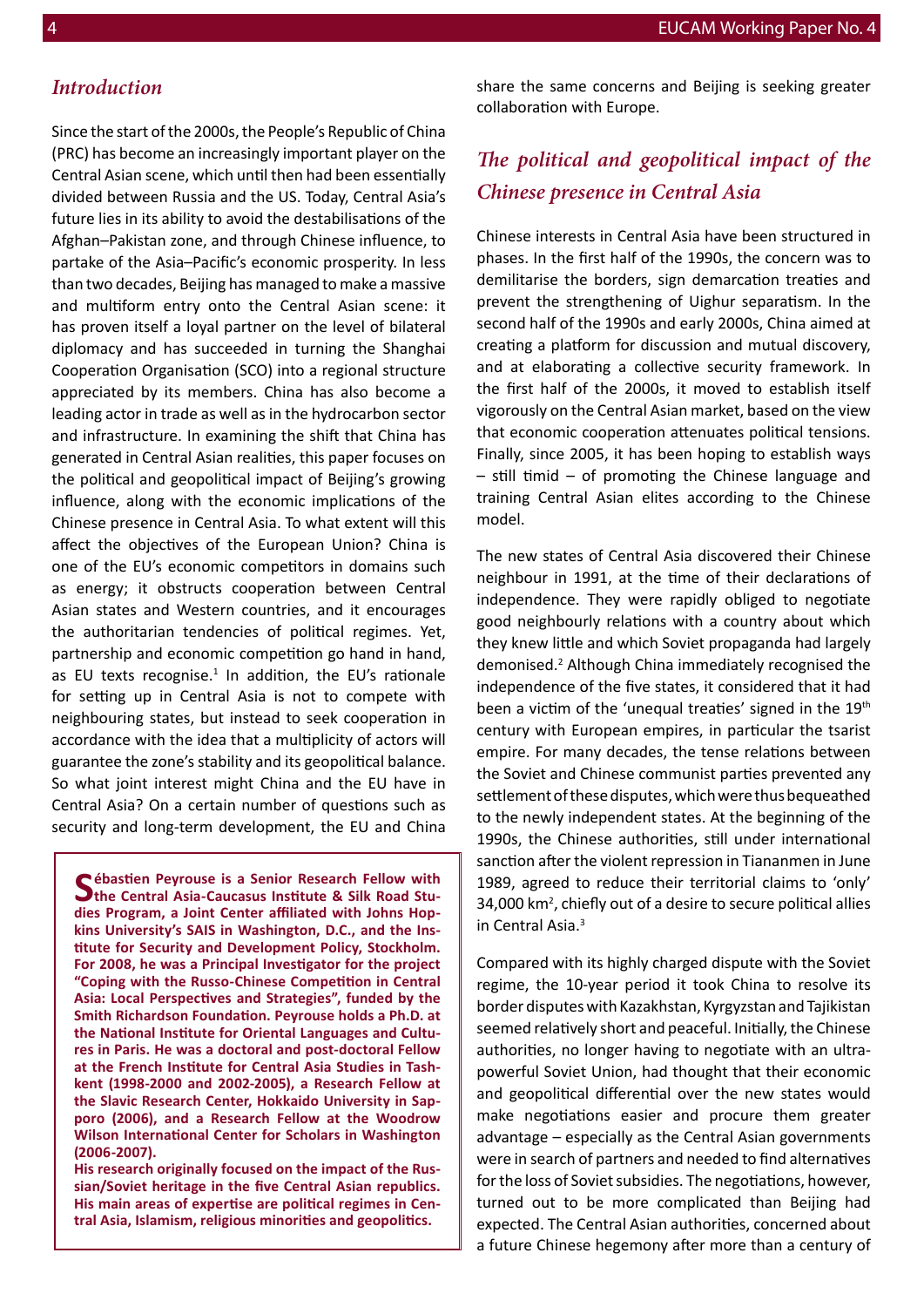Russo–Soviet domination, were not to yield easily. Having pride in their newly acquired independence, they could not be persuaded to give up territories lightly, especially as Sinophobe feelings ran particularly high. Lastly, the threat of international terrorism impeded negotiations concerning the border demilitarisation and retarded the idea of future, joint border surveillance.

Beijing eventually signed border demarcation treaties with Kazakhstan in 1994 (some of the zones still under dispute were settled in 1999), with Kyrgyzstan in 1996 (here also, resolutions over disputed areas were settled in 1999) and with Tajikistan in 2002. It thus remained content with the cession of territories far smaller than those stipulated in its original claims. But the territorial areas it has acquired nonetheless do have a real economic and strategic viability, including access to rivers, subsoil resources and high mountain passes. This cession of territory was viewed negatively by some segments of the populations of the two first states, who thought of their governments as capitulators and suspected that the Chinese would soon lay down additional claims.<sup>4</sup> For, at the same time, China has not hesitated to exert political pressure at the highest levels to block solidarity from developing between Central Asia's Uighur diaspora and Xinjiang, a move whose real intentions have raised suspicions.

With the border issues resolved and the Uighur issue suppressed, China launched a trade offensive in Central Asia and reinforced its presence in the region by investing massively in security and strategic affairs within the SCO. One principal concern of the Shanghai Group, created in 1996, was to negotiate the settlement of border disputes and to sign in-confidence agreements concerning not only the demarcation of borders but also their demilitarisation. Quickly, the group envisaged extending its domain of competence from the securitisation of borders to regional stability. In June 2001, the Shanghai Group, which by that time a formerly reticent Uzbekistan had also joined, transformed into the SCO, the founding text of which was based on the common fight against terrorism, separatism and extremism, thereby adopting in its own way the Chinese terminology of the 'three evils' (*san gu shili*).

The SCO has helped to defuse a number of potential conflicts, especially those at the borders, but it has been unable to organise multilateral peace operations within or outside its zone. As it was not designed to be a supranational organisation, implying the reduced sovereignty of its members, it does not have a defined military structure like the Collective Security Treaty Organisation, which includes the sale of technological equipment to member states. It is not a military defence alliance like NATO and does not seek to create multilateral

military or police units. Despite the establishment in 2004 of an anti-terrorist centre in Tashkent – the Regional Anti-Terrorist Structure (RATS), designed to develop common approaches to combat terrorist movements – any multilateral security dynamic remains embryonic.<sup>5</sup> Moreover, neither Russia nor China is inclined to disclose sensitive information about new technologies and their respective military complexes. While the two capitals do not officially see themselves as potential enemies, traditional distrust and a sense of inevitable rivalry dominate. This background nevertheless allows for the exchange of information and for a doctrinal dialogue, facilitating better understanding between security structures. The SCO thus seems primarily a reflection of Chinese willingness to support what Beijing has called a "healthy Central Asian order", free from separatist, Islamist and pro-Western forces that could destabilise China.<sup>6</sup>

The extension of the SCO, particularly to the economic domain, has elicited a debate among member states that reveals their often-contradictory interests. Security and economic agendas now compete. These agendas are obviously not mutually exclusive, but in the face of limited budgets, it is impossible to give both of them priority. China would clearly be the main driver of any sort of economic reorientation of the SCO, which it calls an opportunity for the development of the 'Far West' and the conquest of new markets. Given China's booming development, however, both Moscow and the Central Asian states fear that they will fall under Chinese economic domination and argue that free trade zones are only possible among countries that are on the same economic level. Still, some sectors seem to be increasingly favoured in the multilateral framework of the SCO, including the establishment of a transport corridor between China and the Caspian Sea that runs through Russia and Central Asia, reaching agreement on the export of electricity, and the development of structures to coordinate the trade and transit of hydrocarbons among SCO member states.

In a little over 10 years, the SCO and its precursor, the Shanghai Group, have been partly successful. They have helped to ease longstanding tensions between the Russian and Chinese worlds, to put in place cooperative mechanisms for former Soviet states to discover their Chinese neighbour and to establish a collective discourse on the common threats they face. On the geopolitical front, the SCO enjoys the international recognition that all the member states had hoped for, especially Moscow and Beijing. Now that this threshold of development and institutionalisation has been reached, the organisation faces new challenges. In economic terms, it has failed to compete with the Eurasian Economic Community. The development of trade relations among member states,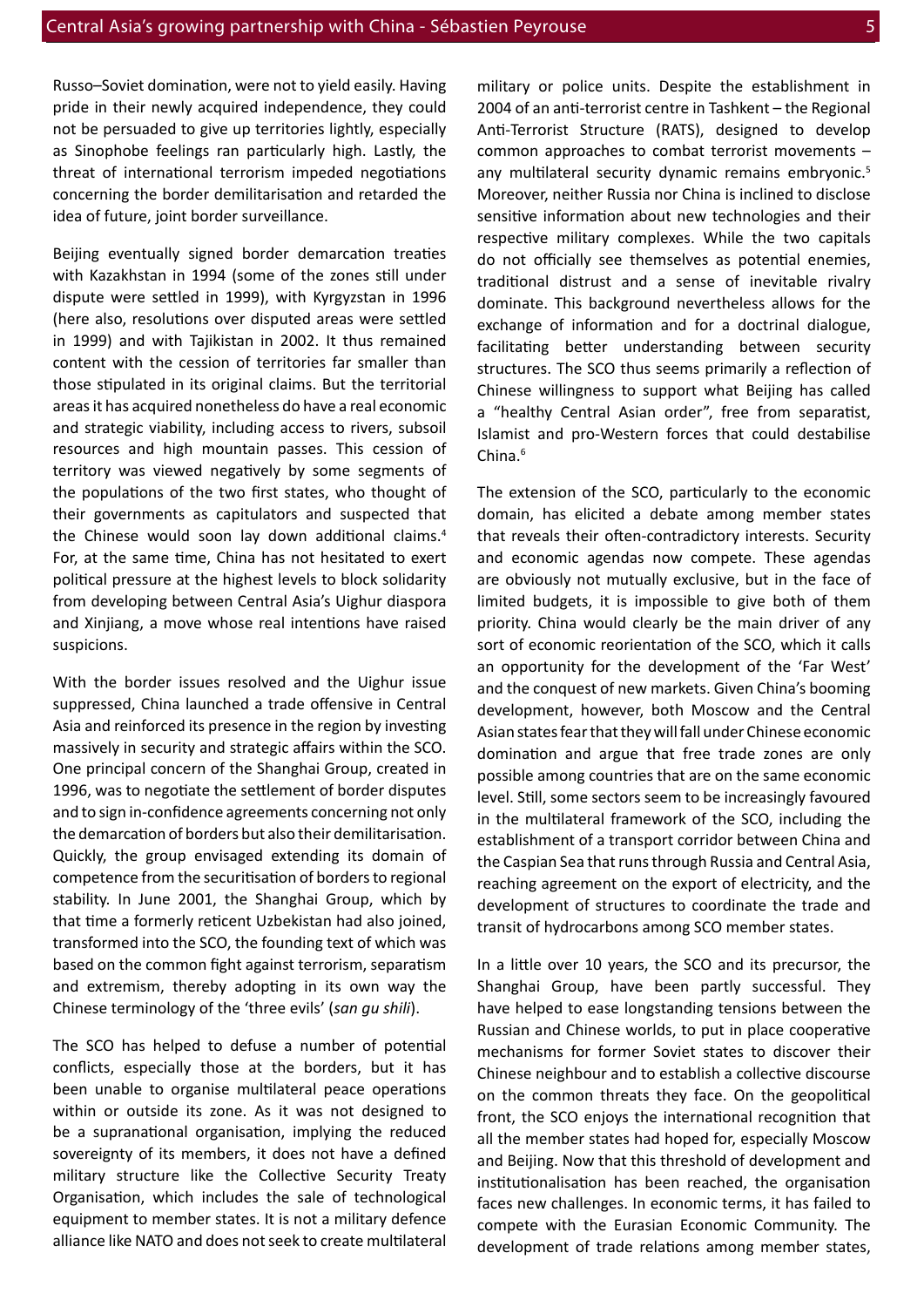which remain primarily bilateral, lacks guidance. And it has been unable to erase Russian and Central Asian fears about an 'invasion' of Chinese products. Only the energy sector, most notably oil, is recognised as an engine of regional cooperation. Sights have even been set on a distant 'energy club' that would wield influence on the international stage.

At the strategic level, the activities of the SCO are manifold, but largely remain at the stage of declarations of intent. Notwithstanding the rhetoric of the General Secretariat and RATS, a lack of coordination among member states is evident, the desire to exchange information is restrained, the financial resources are far too few and the bureaucratic structures are weak. Furthermore, the absence of actual common jurisdiction in most areas and the lack of relay on important related matters limit considerably the scope for potential action. Meanwhile, although the SCO undeniably attempts to counter Western influence in the old continent, no country in the region wishes to pursue an aggressive policy aimed directly against US interests.<sup>7</sup> China cannot afford to be declared an 'enemy state' by Washington, as its economy is now dependent on its relations with the US. The Central Asian states seek to keep contacts with the West in order to counterbalance the influence of both Moscow and Beijing and to open up towards the West. Even with the rise of anti-American sentiment among Central Asian elites, all consider Western presence in the region to be a guarantee of balance. They agree that the exclusive, dual grip of Russia and China is dangerous.<sup>8</sup> In addition, the SCO has failed to coordinate joint activities against drug-trafficking and to become a forum for discussion on the water issue. In spite of the call launched by Dushanbe, Bishkek and Tashkent for the SCO to mediate their water conflict, China has always refused to become involved in it.

China and Russia share similar geopolitical objectives in Central Asia: both of them desire stability on their borders, are concerned about the ability of the Central Asian states to withstand destabilisation (whether from civil war, Islamist insurrection, popular uprising or palace revolution), and consider the region the main transit zone for drug-trafficking from Afghanistan. Both also reject the notion that the West ought to have any right to oversee Eurasian space. The political rapprochement between Russia, China and Central Asia was facilitated by the common struggle against the Islamist threat. Beijing established itself in the region chiefly by its will to fight against the Islamist movements, for which it received positive approval from all the Central Asian capitals. A Sino–Central Asian geo-strategic rapprochement is also materialising on Afghanistan. For the Central Asian states, Afghanistan remains an 'open wound', which feeds Islamism, drugs and arms networks, and prevents

the development of relations with South Asia. So long as there is no stability in Kabul, it is difficult for the Central Asian states to develop strong economic relations with India or Pakistan in the form of pipelines, the export of electricity or business relations. China shares Central Asia's concerns and wants to see stability on its short Sino–Afghan border. This alliance permits all domestic political opposition to be bracketed by, and indeed conflated with, the perceived threat of Islamism: China has backed the Kremlin in its wars in Chechnya, while Russia and the Central Asian states have supported the Chinese policy on Xinjiang. In a similar vein, Moscow and Beijing have contributed technological and military knowhow to help the Central Asian regimes fight not only the Islamic Movement of Uzbekistan and the Hizb ut-Tahrir, but also the broader secular opposition.

This political rapprochement has had a significant impact on Central Asian societies: political reforms for democratisation have been impeded, the activities of NGOs and civil society are being increasingly curtailed, and access to new technologies and to media such as the Internet has become more difficult. China is appreciated for providing technology that restricts access to the Internet and software that can block dissident websites.<sup>9</sup> This alliance between Russia, China and the Central Asian regimes reached its apogee during the Andijan insurrection of 13 May 2005, which triggered a harsh response from the Uzbek authorities. Western countries condemned Islam Karimov's regime for its disproportional use of force and massacre of civilians, rejecting Tashkent's official explanation that there had been an attempted Islamist *coup d'état*; however, both the Kremlin and China came to the rescue of the Uzbek regime.<sup>10</sup> In November 2005, the US was asked to leave the military base at Karshi-Khanabad, a symbol of Tashkent's strategic turnaround back towards Moscow and Beijing.<sup>11</sup> In 2008, Moscow's recognition of South Ossetia's and Abkhazia's independence strengthened Beijing's position from the perspective of the Central Asian regimes, themselves concerned about any modifications to existing borders.<sup>12</sup>

If Chinese influence in Central Asia has evolved in the course of the two post-Soviet decades, China's key interests have not changed. The Central Asian zone has strategic value in Beijing's eyes owing to its relationship with Xinjiang. Any destabilisation of the Central Asia– Afghanistan–Pakistan triangle could directly affect China's northwest. Putting this issue aside, Chinese foreign policy is set to remain focused on the US, Japan and the rest of Asia. The costs of dislodging Russian domination in the region would be quite excessive by comparison with the modest advantages it would afford. It would also compel Beijing to become more involved than it wants to in the domestic issues of Central Asian regimes. The Chinese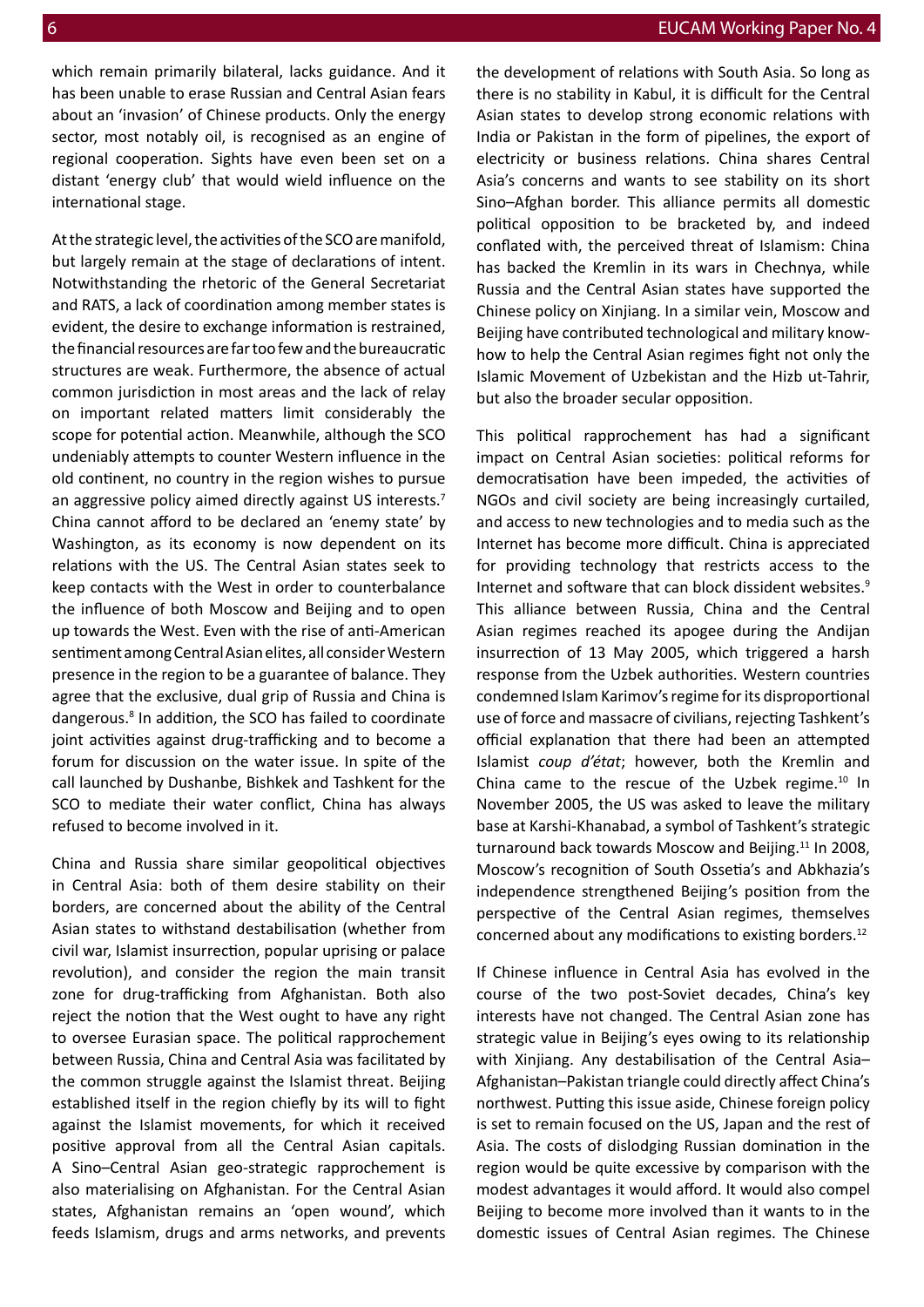authorities are aware of their limited ability to manage their own unstable national fringes, especially after the events of spring 2008 in Tibet and those of July 2009 in Xinjiang. Beijing's Central Asian policy has primarily aimed at achieving pragmatic results. It has managed to resolve the border disputes and to reduce the level of military tension along the borders. It has also been able to suppress the Uighur issue and to persuade the local political regimes to adhere to Chinese discourses on the struggle against the 'three evils' (terrorism, separatism and religious extremism), on the unity of the PRC and Taiwan, and on the dangers of Western interference.

#### *Economic readjustment in favour of Beijing*

China's growing power has not only had an impact on the political and geopolitical situations of Central Asian countries, but it has also profoundly changed the economic status quo in the region. In the rapid expansion of Sino–Central Asian exchanges there are several strategies at play. First, by using a voluntary implantation policy in vital economic sectors, the PRC is seeking to consolidate its political influence in Central Asia. Second, it wishes to contribute to regional development in order to avoid political and social destabilisation, which could have domestic consequences in Xinjiang and slow Chinese economic growth. Lastly, the Central Asian states also provide new markets for Chinese products – markets that could open up to the whole of Russia. Along these lines, the Chinese authorities have even mentioned several projects for merging the SCO and the Eurasian Economic Community. To facilitate trade, Beijing has vigorously supported the applications of Kazakhstan, Uzbekistan and Tajikistan to join the World Trade Organisation.<sup>13</sup>

To manage these strategies, China uses multiple instruments in developing both bilateral relations and collective structures such as the SCO. Many Western companies consider the states of Central Asia, with the notable exception of Kazakhstan, risky countries where investment conditions are unfavourable or unpredictable. The local authorities therefore seek pragmatic, foreign partners who are undeterred by the political environment and are capable of investing in large projects, as well as in small and medium-sized ones. Although they may not be profitable, these projects can profoundly change the lives of the local populations that stand to benefit from them. The Chinese authorities have understood the extent to which poverty and the decay of the basic state infrastructure constitute key elements of potential destabilisation of the Central Asian states. Beijing has thus played the investment card by opening up highways and railroads, improving electrical grids and hydroelectric resources, exploiting precious mineral resources, and of course developing trade relations.

China is also one of the only investors present in Central Asia that attaches importance to the frequently neglected banking sector, which permits the Central Asian republics to pursue large-scale projects. With the exception of Kazakhstan, the countries of the region have particularly weak banking systems. The Bank of China and the Chinese Industrial and Commercial Bank opened branches in Kazakhstan. In 2006, the Kazyna Development Fund and the Development Bank of China decided to create a Sino–Kazakh development fund to invest in collective infrastructure projects worth up to \$5 billion. Kazyna also hopes to send representatives to Beijing, Hong Kong and Urumqi, and to gain privileged access to the Hong Kong Stock Exchange. In 2009, a few weeks before the SCO summit in Ekaterinburg, China extended \$10 billion in loans to Kazakhstan. Half of the sum is to pay for the sale of the MangistauMunayGas to the China National Petroleum Corporation (CNPC) and the construction of the Beineu–Bozoi–Akbulak gas pipeline, while the other half constitutes a loan by the Export–Import Bank of China to its counterpart, the Development Bank of Kazakhstan.<sup>14</sup>

Trade between China and Central Asia has been booming for almost a decade. Between 2000 and 2003, Central Asian commercial relations with China increased by more than 200%, from about \$1 billion to more than \$3 billion.<sup>15</sup> In 2006, Sino–Central Asian trade increased to \$10 billion according to Central Asian figures, or \$13 billion according to Chinese figures.<sup>16</sup> In 2007, it reached at least \$18 billion, compared with \$21 billion for Russia.17 The trade gap between Russia and China is thus reducing to the advantage of the latter, whose commercial development seems exponential. Taking the shuttle trade into account, China's economic presence in bordering countries such as Kazakhstan and Kyrgyzstan is already greater than Russia's.<sup>18</sup> This dynamic was previously more or less limited to the latter states, but it now affects the entire region. Still, there is a particular lack of diversification in Central Asian exports to China: a quarter of Kazakhstan's exports to China consists of petrol, another quarter is formed by nonferrous metals, and a further quarter is made up by iron, steel and other metals. Metals constitute a third of Kyrgyzstan's exports to China, with chemical products and nonferrous metals making up 20% and 25% of exports, respectively.<sup>19</sup> Conversely, Chinese finished products account for 92% of Chinese imports to Central Asia.<sup>20</sup> Whatever the future may hold for Chinese economic settlement in Central Asia, the region is bound to experience a reinforcement of its economic specialisation in raw materials.

Sino–Central Asian trade mostly concerns trade between China and Kazakhstan (70% of the total), more than two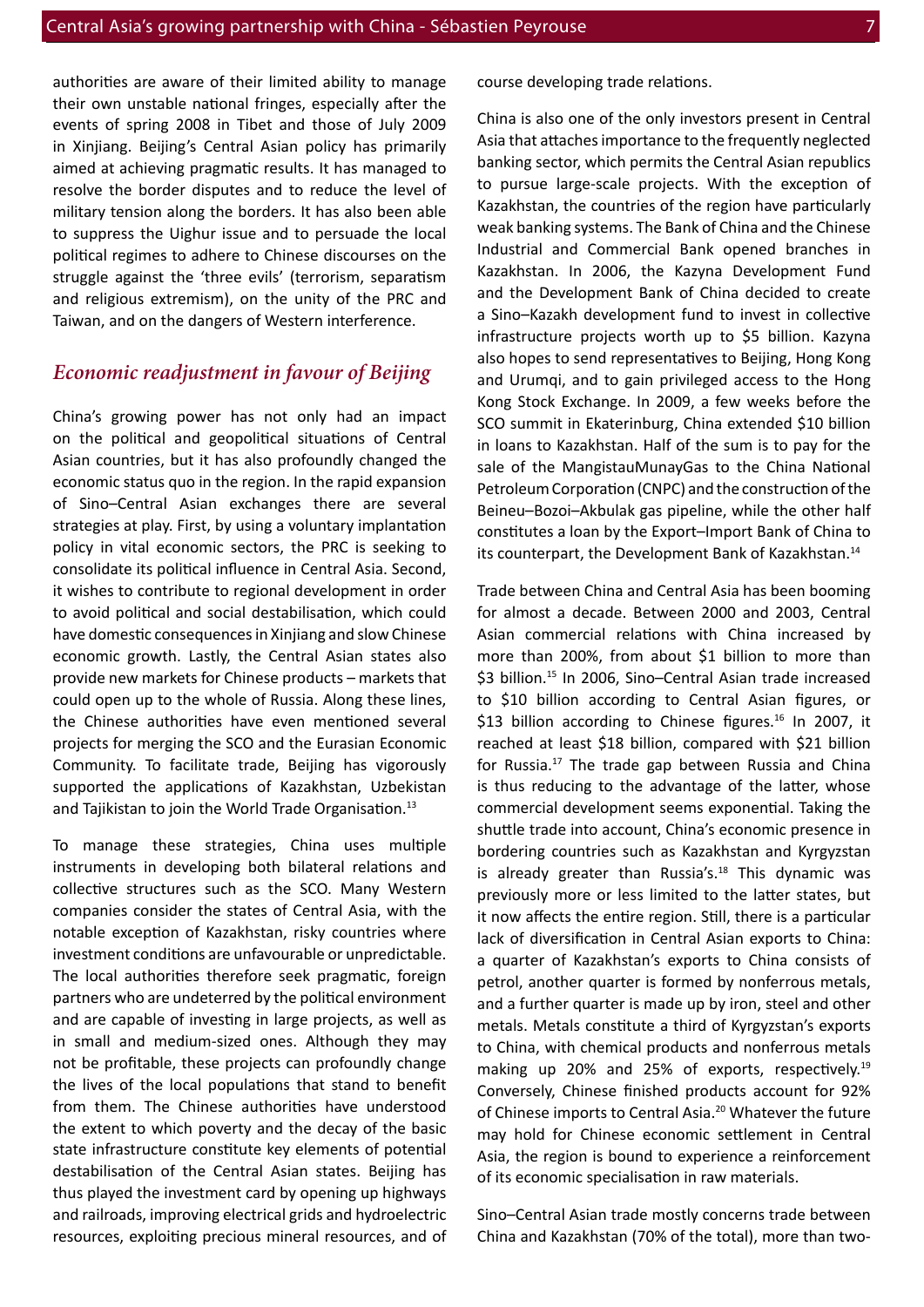thirds of which occurs with Xinjiang. Astana quickly rose to become the second largest of China's trading partners in the Commonwealth of Independent States after Russia, and it has already held the mantle of Xinjiang's largest foreign trading partner for quite some time.<sup>21</sup> Of the total trade, Uzbekistan and Tajikistan each have 9%, Kyrgyzstan 7% and Turkmenistan only  $2\frac{2}{3}$  although trade with Turkmenistan is likely to grow significantly in volume with the future gas pipeline. The astonishingly low levels of trade between China and Kyrgyzstan as a percentage of the total trade between China and Central Asia can be explained by the weaknesses intrinsic to the Kyrgyz economy. This situation is likely to be offset by the development of transit, however. Kyrgyzstan has become one of the main places for the re-exportation of Chinese products throughout the rest of Central Asia. According to some economists, an estimated 75% of Chinese imports to Kyrgyzstan are re-exported to other Central Asian countries. The extent of this commercial growth is such that the re-exportation of Chinese goods has become Kyrgyzstan's second largest economic activity after gold extraction.<sup>23</sup>

The energy issue is of course one of the driving forces of Sino–Central Asian economic relations. China is in need of primary resources and it is seeking to diversify imports by expanding its overland trade with landlocked Eurasia to mitigate the geopolitical vulnerabilities of relying unilaterally on sea-borne imports. The Chinese strategy for the purchase of oil and gas fields has been influenced by Beijing's late arrival on the Kazakh market, with the effect that Beijing can only acquire sites of relatively marginal importance. In spite of this negative initial condition, China has tried to develop a sense of logic in its acquisitions. To compete for Central Asian supplies, it has invested in fields in the Aktobe region and near the Caspian Sea (AktobeMunayGas and the offshore Darkhan site), and has become involved in more isolated fields that have the advantage of being located along the route of the Sino–Kazakh pipeline (North Buzachi, North Kumkol and Karazhanbas). In less than a decade, Chinese companies have successfully launched themselves on the Kazakh market (in 2006, China was managing approximately 24% of Kazakh production), $24$  mainly by accepting the authorities' requirement that the state firm KazMunayGas be systematically associated with all activities.

The general Chinese strategy is to connect all the acquired fields with the gigantic Sino–Kazakh pipeline, which is presently under construction, and which will connect the shores of the Caspian to the Dostyk/Alashankou border post. The first section, which became operational in 2003, connects the Kenkiyak field to Atyrau; the second connects the pumping station and railway terminal in Atasu in the Karaganda region to the Dostyk/Alashankou

station and was opened in May 2006. The third and last section is to be completed in 2011, and it will increase the pipeline's overall export capacity to 20 million tonnes per year. On the Chinese side, this pipeline is connected to an intra-Chinese pipeline, namely the Alashankou– Dushanzi Crude Oil Pipeline, which connects the border post refinery at Dushanzi to Xinjiang.<sup>25</sup> The strategy of the CNPC in Kazakhstan can be understood only when placed in its intra-Chinese context: the objective of these acquisitions is not simply to provide energy to Xinjiang, but also to the densely populated, maritime East China. But Kazakhstan is in no position to supply a massive amount of China's energy needs: the pipeline will secure around 5% of the total volume of Chinese imports  $-$  a figure that could double (to 40 million tonnes out of the 400 that China will require in about a decade) after work is completed to increase the flows.

In addition, China is interested in the gas deposits in Uzbekistan and Turkmenistan. In spite of the challenging regional situation, China has succeeded in convincing Kazakhstan, Turkmenistan and Uzbekistan of the idea of building a shared pipeline and jointly selling gas resources to Beijing. In 2006, the Kazakh authorities signed an initial agreement for the construction of a gas pipeline with the CNPC, while Turkmenistan signed an energy agreement with China, according to which Ashgabat has agreed to deliver 30 bcm of gas in 2009 (with expectations of around 50 bcm by 2010). $26$  The CNPC is the first foreign gas company in Turkmenistan to gain the right to carry out onshore gas extraction activities on the basis of a production-sharing agreement.<sup>27</sup> In April 2007, Beijing and Uzbekneftegas agreed on the construction of the Uzbek section of the gas pipeline, as Beijing and KazMunayGas did in July 2008 for the construction and operation of the Kazakh section. Scheduled to be operational by the end of 2009, this gas pipeline will have a capacity of 30 bcm per annum, with Kazakhstan, Uzbekistan and Turkmenistan supplying about a third each. The overall cost of the project is \$7 billion  $-$  a demonstration, as if one were needed, that Beijing has no hesitation in raising the bidding when it comes to energy matters. The Russian monopoly on Central Asian gas will soon end with this Sino–Central Asian gas pipeline.

Beijing is also interested in the Central Asian hydroelectricity sector. It eyes the region as a possible cheap source of electricity that could make up for the energy shortfall in Xinjiang. Many such Sino–Central Asian projects play a very important role in local economic development. In Kazakhstan, Chinese companies are constructing the Dostyk hydroelectric station on the Khorgos River, a tributary of the Ili that serves as an international border between the two countries. They are also constructing the Moinak hydroelectric station on the Charyn River,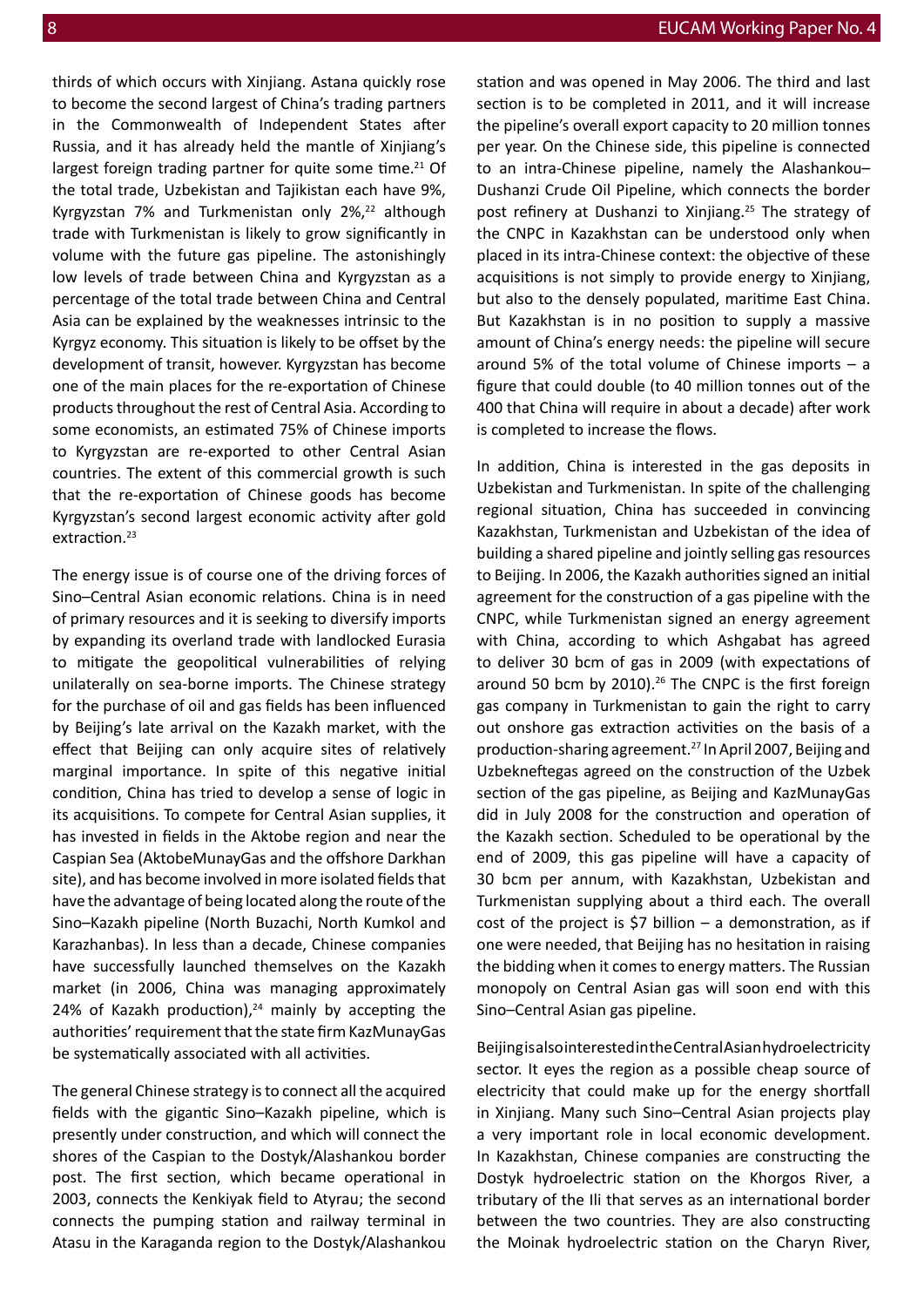located approximately 200 km from the former capital Almaty. The Moinak hydroelectric station constitutes the first 'turnkey' construction project for a new station since Kazakhstan's independence (other projects have hitherto involved upgrading stations built in the Soviet era). Astana and Beijing are currently discussing the construction of an electrical coal power station on the Irtysh River near the city of Ekibastuz. In Tajikistan, the Chinese company Sinohydro Corporation was in the process of building the Zarafshan station near Pendzhikent, but Uzbekistan's opposition has stalled the project for the time being. The firm is also erecting several electric lines in the south heading towards Afghanistan. In Kyrgyzstan, a series of hydroelectric stations has been planned in the Tian-Shan mountains on the border with Xinjiang. And negotiations are currently underway for Chinese financing for the construction of three stations on three cross-border rivers that run from the Kyrgyz glaciers towards China.<sup>28</sup>

Meanwhile, China is progressively expanding its presence in the mineral industry. Central Asia has significant reserves of gold, uranium, copper, zinc, iron, tungsten and molybdenum. Beijing is very attracted by Kazakh and Kyrgyz gold. In 2005, the China National Gold Group Association and the metallurgic complex Kazakhaltyn Mining signed a contract for a joint venture to exploit Kazakhstan's gold deposits.29 In June 2006, China proposed the formation of a Sino–Kyrgyz joint venture in order to extract Kyrgyz gold deposits, 10-20 tonnes of which would be held at the Chinese Development Bank as a credit guarantee. The offer, however, was rejected by Kyrgyzstan.<sup>30</sup> In May 2008, China followed in Russia's tracks by becoming involved in the development of the Tursunzade aluminium smelter (aluminium forms Tajikistan's main industry). The Tajik Aluminium Company (TALCO) and the Chinese National Corporation for Heavy Machinery signed an agreement for the construction of two factories in the Yavan district that will supply TALCO with raw aluminium for further refinement. $31$  China also needs uranium, chiefly to complete the construction of several tens of nuclear power plants. A number of agreements have been signed with Kazakhstan, notably that between the China Guangdong Nuclear Power Holding and Kazatomprom for the supply of nuclear fuel. The 2005 strategic cooperation treaty fosters the strengthening of ties between the two countries in the atomic energy sector and mentions "the unification of more segments of the industrial cycle for the production of enriched uranium".32 Kazatomprom will therefore be the sole foreign supplier to the Chinese nuclear market, entailing a certain strategic recognition of which the authorities in Astana are especially proud.

The Chinese presence is likewise important with respect to infrastructure, where Beijing is implementing a twopronged strategy: first, to improve the border-bound routes in order to increase cross-border transactions; and, second, to open up the most isolated regions in order to facilitate internal communication. Thus, Chinese companies are having a noticeable impact on the road networks. They are currently restoring the road from Irkeshtam to the large town of Osh, as well as a section of the Osh–Dushanbe road. They are also constructing two tunnels in Tajikistan, namely the Char-Char tunnel between Dushanbe and Kuliab, and the Shakhristan tunnel on the road connecting the Tajik capital to Khodzhent.<sup>33</sup> In addition, Turkmenistan, Kazakhstan and Uzbekistan are buying ever more railway equipment from China, including locomotives, passenger carriages and goods wagons. Finally, the seven border posts open for trade with China play an important role in the local economies and are starting to change the outlook for development in some border regions. Sino–Central Asian trade is for the most part in the hands of either large state-run enterprises or those of the Hans from Xinjiang (particularly the Xinjiang Production and Construction Corps), or lastly those of private entrepreneurs from Zhejiang, especially from the city of Wenzhou, considered one of the largest centres of Chinese entrepreneurs. More than 80,000 traders from Wenzhou have established themselves in Xinjiang, principally at Kashgar, and half of these engage in trade with Central Asia.<sup>34</sup>

What conclusions can be drawn from the Chinese economic presence in Central Asia? This presence is, of course, of benefit to the Central Asian economies, but in an ambiguous way, since above all else it privileges the heavy industry sectors, which are in the hands of the oligarchs and clans in power. Small and medium-sized Chinese enterprises are rare, since the Central Asian market is very limited and the investment climate is regarded as negative. Only trade has given rise to private enterprises, whether Chinese or Central Asian, or joint ventures owned by the middle classes. Here too, this business benefits corrupted milieus, customs officers, the police, etc. Furthermore, the Chinese methods of economic settlement are increasingly decried by Central Asian actors: Chinese firms come with their own equipment and materials, and do not give work to local enterprises. Their personnel is mostly comprised of Chinese workers who live in isolation at their place of work, without much interaction with the host society, and the few locals who are employed are often submitted to appalling working conditions. So does the Chinese presence bring development with it? Does it contribute to spreading know-how and techniques, to training the locals, to interaction with the settlement country? Similar questions are being raised in Africa and closer by in Afghanistan, and the response is paradoxical indeed.

Moreover, in Sino–Central Asian trade as a whole, the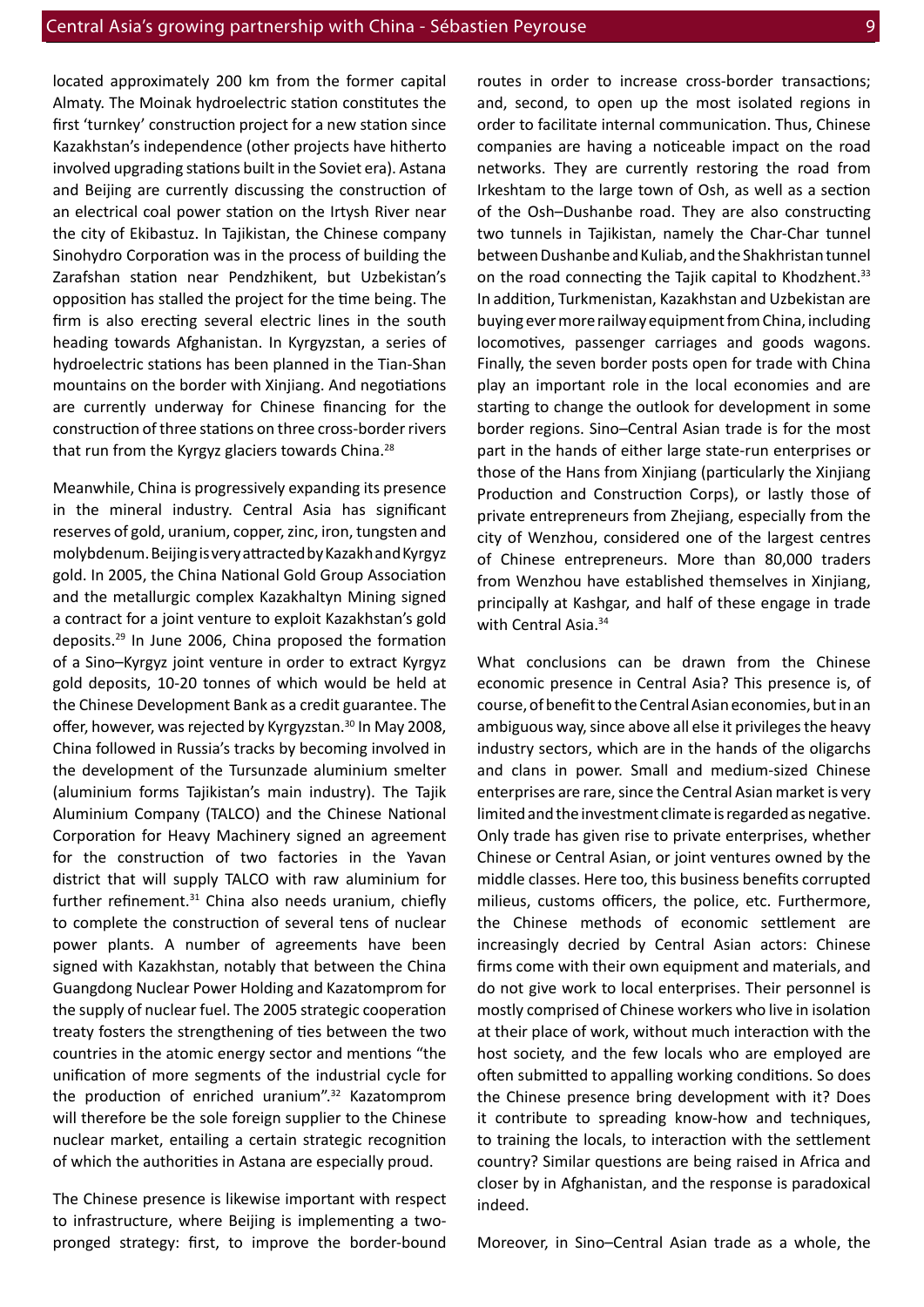Uighurs, Dungans and China's Central Asian minorities have limited room for trade and their competitiveness remains modest. These cross-border minorities nonetheless play a role in the development of bilateral economic relations and in the cultural mediations between the two worlds.<sup>35</sup> The long-term implications of China's engagement for landlocked Central Asia in relation to transit and transport will partially determine the future of the region. Chinese investments in infrastructure will enable the Central Asian states to escape from the increased isolation from which they have suffered following the disappearance of Sovietera infrastructure networks. They benefit from consumer products that are appropriate for their low standard of living, but which are also capable of satisfying the growing technology-related consumption of the middle classes, particularly in Kazakhstan. The massive influx of Chinese products will also give the peoples of Central Asia the opportunity to reassume their traditional role as a transit culture exporting goods as far as Russia – something that the Kyrgyz and Uzbek migrants situated in Russia are already starting to do.

#### *The Russia–China–EU triangle in Central Asia*

The pragmatism of Chinese businessmen is often exulted by the Central Asians and contrasted with the indecision and unkept promises attributed to their Russian and European colleagues. That notwithstanding, their view of China is far from being entirely positive and Sinophobia is rapidly growing. Central Asian experts express concern about the potential problems that their Chinese neighbour might cause in the long term. On a geopolitical level, the alliance between Moscow and Beijing in the SCO is considered positive insofar as it has a stabilising, supervisory role in Central Asia. At the same time, this alliance limits the foreign policy options of the region's states, which consequently struggle to make their differing viewpoints heard. In the energy sector, Central Asian states see their opening up to countries other than Russia as a way of guaranteeing autonomy from Moscow. Concerning the military domain, Central Asian elites prefer to rely on Russia, which, in cases of destabilisation, is considered the only really possible partner, whereas fears of the Chinese military and secret services are on the rise. When fielding questions of identity, hardly any Central Asian experts can be classified as Sinophile. This is the case whether at issue is the interpretation of the history of relations with China, the Uighur problem, the question of Chinese cultural influence or demographic concerns. In more or less radical terms, all experts articulate the same query: How can the small peoples of Central Asia preserve their autonomy over the long term

and avoid Sinicisation, whatever form that may take? As a 'civilisation', China is perceived as being foreign, and even as incompatible, whereas there is still a dominant feeling of proximity and even of intimacy with Russia: compared with potential Chinese domination, Russia continues to be seen as the 'lesser evil'.

The future of the Chinese presence in Central Asia and its impact on EU policy in the region depends in part on the development of Sino–Russian relations. The Russo– Chinese alliance in Central Asia is based upon very real but only temporarily common interests. Even so, it is possible to discern the contours of a potential rivalry emerging over energy interests on the not too distant horizon, one provoked by China's exponential consumption needs and Moscow's preference for exporting Central Asian production to Western Europe instead of reinvesting in its own fields and infrastructure. This rivalry is also likely to extend to uranium, precious minerals and electricity. Similarly, there are doubts about the future solidity of the Russo–Chinese military partnership: at present China needs to import advanced Russian technology, but once it has attained a status nearly equivalent to Moscow's, Russian suspicions about Chinese ambitions are likely to greatly increase. Moreover, the Russo– Chinese partnership functions in Central Asia because Beijing wishes to preserve Russian domination in the region. China prefers to let Russia pay the heavy costs of military security and of guaranteeing the survival of unstable regimes.36 If, however, China were one day to decide to take up the primary role in the political, military and cultural domains, it would likely encounter fierce opposition from Moscow. Within the next few years, it is predicted that China will eclipse Russian dominance in the economic arena. Indeed, China represents the most credible option for freeing Central Asia from Russian political tutelage within the coming decade. For the Central Asian elites, China's rise to power is the mirror reflection of the forthcoming decline of Russia.

But do China's goals extend beyond the economic domain and the preservation of stability in Central Asia? The Chinese authorities have no interest in visibly ratcheting up their pressure on the states of Central Asia. At any rate, in the event of one of the Central Asian states destabilising, of the Taliban's returning to power in Afghanistan, of an overthrow of the government in Pakistan or of riots in Xinjiang, Beijing has all the necessary tools at its disposal to rally the Central Asian regimes to its side and does not seem to want more. Yet, this does not mean that, broadly speaking, China has no long-term objective in the region. Beijing is in the process of rapidly setting itself up in Afghanistan: to ensure its influence in the country, it has placed its bets on establishing close political relations with Kabul, assisting with the reconstruction effort, and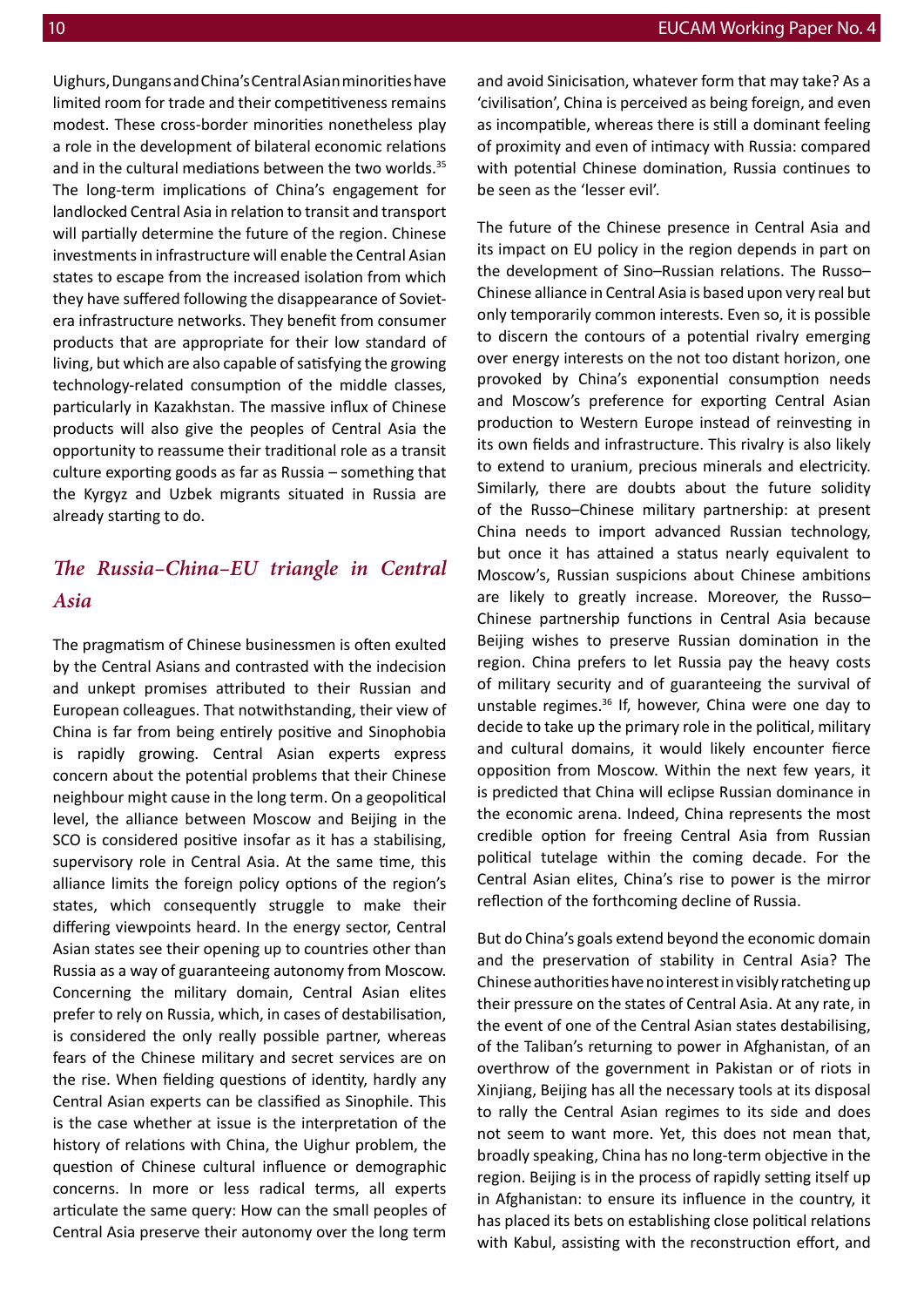on developing trade and economic relations. China's role is particularly noteworthy in the area of exports to Afghanistan. According to Afghan statistics, in 2007–08, 21% of Afghan imports came from China. Overall, China has apparently moved into second place, just behind Pakistan, as Afghanistan's second largest economic partner.<sup>37</sup> Having become a new target for Afghan drug networks, China intends to become one of the key players in the Afghan game between now and 2015, regardless of political developments in Afghanistan. The chief aim behind the Chinese strategy of a large-scale settlement in Central Asia is therefore, in the short term, to secure the failing states of the region, namely Afghanistan, Kyrgyzstan and Tajikistan. In the longer term, the goal is to open the region up to Iran and Turkey. Beijing sees this region as a primer to develop a regional dynamic that could be extended to the West and which would open up the doors of the Middle East and the markets of the Persian Gulf; a Chinese revalorisation of continental routes to the detriment of maritime routes, again, must be understood as part of a long-term historical evolution on which the EU should learn to take a position.

All in all, the real losers of the current Russo–Chinese alliance in Central Asia at present seem to be the US and the EU. Not only does this alliance limit their capacity for action in the region, it also complicates political relations with local governments over questions of good governance and democratisation, and slows down the establishment of Western companies in the Central Asian economies. The often-raised idea that the Chinese presence is of benefit to the West because it unsettles Russian domination appears short-sighted: although China does provide a balance of power, it is by no means favourable to Western political or economic settlement in Central Asia. On the contrary, with some degree of finesse, China has dissembled its policy of containment of the West in Central Asia by letting Moscow take the largest role. It can thus only be hoped that Western countries develop an awareness of their potential to generate positive feelings in Central Asia, and to endeavour to return to a region whose long-term stability necessitates the presence of a third actor to counterbalance the Russo–Chinese partnership.

#### *Recommendations*

In spite of their differences, China and the EU could collaborate in Central Asia in the following areas:

*On the formation of elites*. China has implemented scholarship programmes for Central Asian students, principally centered on the learning of the Chinese language, economics and managerial training, and technical positions related to hydrocarbons. Given that one of the EU's objectives in Central Asia is to contribute to the development of higher education, the EU could consider establishing university and research partnerships with Chinese universities designed for Central Asian students.

*On sustainable development.* This topic has been an element of the EU–China partnership for several years. The Chinese authorities are open to the argument for action and the EU has turned it into a spearhead of its internal and external policy. Beijing and Brussels could therefore consider setting up joint programmes in Central Asia on matters such as the formation of state organs to deal with the prevention of natural risks, epidemiological coverage and food risks.

*On improving the transport infrastructure*. Both China and the EU are participating in large projects to develop trans-Eurasian continental relations in the framework of TRACECA (the Transport Corridor Europe–Caucasus– Asia). The European Bank for Reconstruction and Development and the Asian Development Bank could come together more regularly on projects for financing road construction, tunnels, bridges and railways. One of the major problems of these sorts of projects is not the construction of the infrastructure per se, but their commercial viability, which is reduced by burdensome levels of customs bureaucracy. Moreover, as mentioned above, the Chinese way of building infrastructure without any transfers of technology or training for locals is based on a conception of 'development' that is largely divergent from that held by the EU; for the latter, the chief emphasis is placed on the human factor.

*On hydroelectric stations*. In contrast to Russia, China is willing to finance small-scale hydroelectric stations in Central Asia, which create less tension among the region's states and present fewer security problems in relation to seismic risks. These small stations can positively influence local development in Tajikistan and Kyrgyzstan, and hence form part of a response to the objectives that the EU has set itself, namely development and the fight against poverty.

*On border control and the fight against drug-trafficking*. Beijing is greatly concerned about the porosity of Central Asian borders and the trafficking of acetic anhydride, which is produced by the Chinese chemical industries and enables opium to be turned into heroin. Border cooperation is often difficult to arrange in a multilateral framework and tends to work solely in bilateral relations. Still, the progressive formation of Sino–Kazakhstani border patrols could lead the way to developing collaboration with the teams of the EU's Border Management Programme for Central Asia, and exchanges among experts and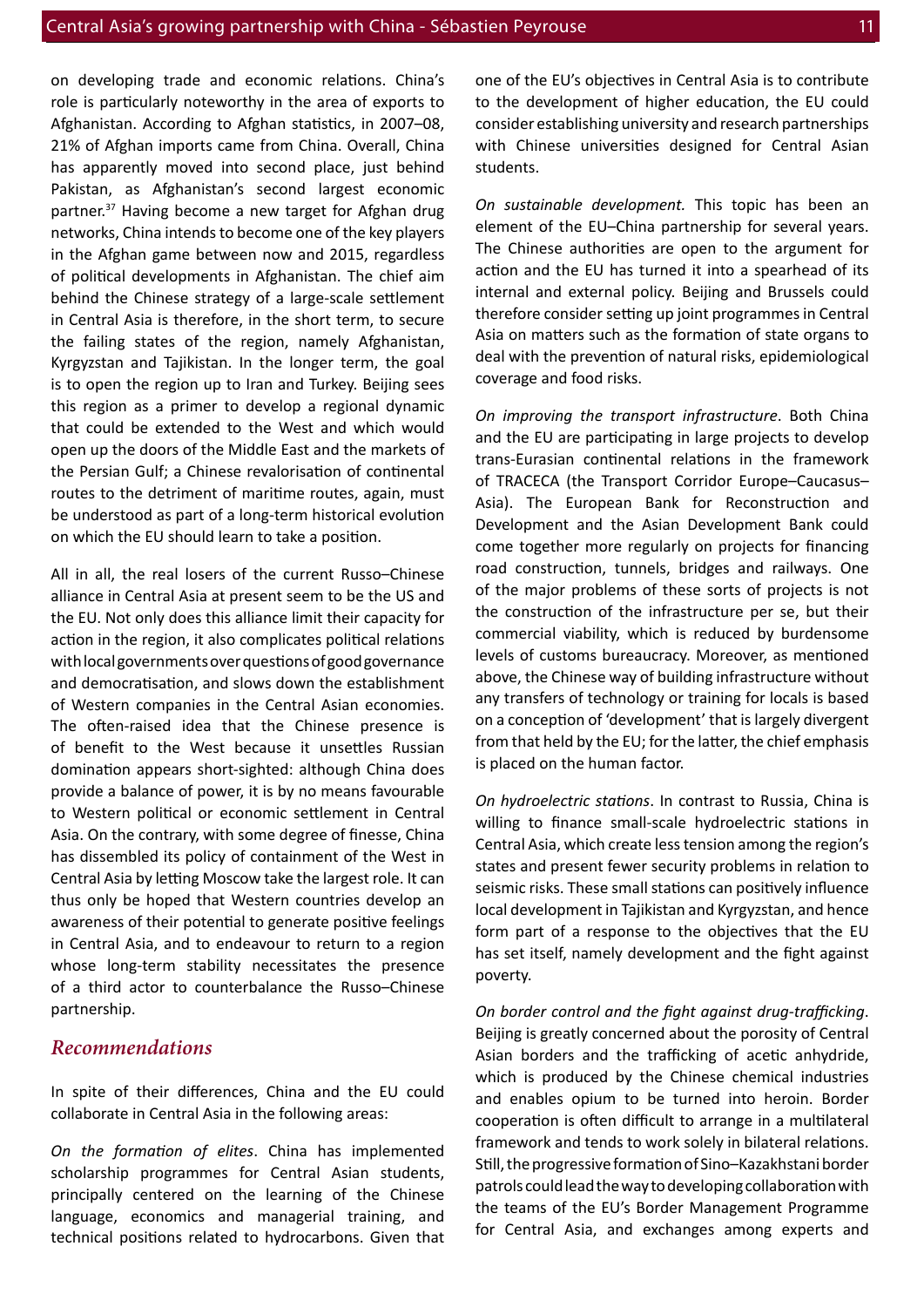specialists for the training of customs officers could be envisaged. Development projects in Afghanistan might also be set up conjointly by the EU and China.

#### *Conclusions*

With respect to Central Asia, it will be very difficult for the EU to find areas of political understanding with China, since Beijing does not encourage a greater democratisation of the region. Also, some economic sectors, such as gas and, to a lesser extent, oil and uranium, constitute the core of Sino–European competition. Thus, on subjects related to the formation of Central Asian elites, risk management, sustainable development and countering the landlocked character of the region, Brussels and Beijing share the same reading of the situation. The EU could consider, in the medium term, acquiring observer status in the SCO. The ability of Central Asian societies to withstand security threats is also a major concern and a possible area of understanding between the EU and China. Collaborative actions in precise areas concerning the strengthening of border controls are theoretically foreseeable, although the analysis of both actors diverges on some basic questions: while both China and the EU want stabilisation for the region, the former considers the established regimes to be stabilising elements, and thus provides them with support, while the latter sees these regimes as motors of potential destabilisation. When new political destabilisations occur, as in Andijan in 2005 – and it is likely that Uzbekistan as much as Kyrgyzstan, or indeed Tajikistan, will experience some turmoil in the coming years – then the EU and China will find it difficult to make their analyses converge.

#### *Endnotes*

1 See "China" on the European Commission's External Relations website (http://ec.europa.eu/external\_relations/ china/intro/index.htm).

2 On the diplomatic relations between the PRC and Central Asia, see T. Kellner, *L'Occident de la Chine*, *Pékin et la nouvelle Asie centrale (1991-2001),* Paris: PUF, 2008.

3 China claimed 2,235 km2 of territory in Kazakhstan divided into eleven zones, some of which comprised only tens of  $km<sup>2</sup>$ . In Kyrgyzstan, it claimed 3,728 km<sup>2</sup> divided into five zones, but originally continued to insist on nearly all of its claims in Tajikistan, from which it demanded a large part of the Pamirs (28,430 km<sup>2</sup>), equal to one-fifth of the country's overall surface area.

4 For more on Sinophobia in Central Asia, see M. Laruelle and S. Peyrouse, *China as a Neighbor: Central Asian Perspectives and Strategies*, Silk Road Monograph, Central Asia and Caucasus Institute, Washington, D.C., April 2009 (retrieved from http:// www.isdp.eu/files/publications/books/09/ml09chinaneighbor. pdf).

5 Zh. Huasheng, *Kitai, Tsentral'naia Aziia i Shankhaiskaia Organizatsiia sotrudnichestva* [China, Central Asia, and the Shanghai Cooperation Organisation], Working Paper No. 5, Carnegie Endowment for International Peace, Moscow, 2005.

6 I. Facon, "L'organization de coopération de Shanghai. Ambitions et intérêts russes" [The Shanghai Cooperation Organisation: Russian ambitions and interests], *Le courrier des Pays de l'Est*, no. 1 055, 2006, pp. 26–36.

7 A. Iwashita, "The Shanghai Cooperation Organization and Its Implications for Eurasian Security: A New Dimension of 'Partnership' after the post-Cold War Period", in *Slavic Eurasia's Integration into the World Economy and Community*, Slavic Research Center, Hokkaido University, 2004, pp. 259–281.

8 K.L. Syroezhkin, *Problemy sovremennogo Kitaia i bezopasnost' v Tsentral'noi Azii* [The problems of contemporary China and security in Central Asia], KISI, Almaty, 2006.

9 For instance, when the second Turkmen president, Gurbanguly Berdymukhammedov, reopened Internet cafes in February 2007, he signed contracts with Chinese companies for software designed to control access to websites.

10 S. Peyrouse, "Le tournant ouzbek de 2005. Eléments d'interprétation de l'insurrection d'Andijan", *La Revue internationale et stratégique*, no. 64, 2006, pp. 78–87.

11 G. Gleason, "The Uzbek Expulsion of U.S. Forces and Realignment in Central Asia", *Problems of Post-Communism,*  Vol. 53, No. 2, 2006, pp. 49–60.

12 S. Peyrouse, "The Issue of Separatism: The European Union, Central Asia and the Uyghur Issue", *European Union-Central Asia Monitor*, No. 3, 2009.

13 Only Turkmenistan has yet to make an application; Kyrgystan has been a WTO member since 1998.

14 See the article "China loans 10 bln dlrs to Kazakhstan", 17 April 2009 (retrieved from http://www.energy-daily.com/ reports/China\_loans\_10\_bln\_dlrs\_to\_Kazakhstan\_state\_ media\_999.html).

15 V. Paramonov and A. Strokov, *Ekonomicheskoe prisutstvie Rossii i Kitaia v Tsentral'noi Azii* [The economic presence of Russia and China in Central Asia], Central Asian Series, Conflict Studies Research Center, Defence Academy of the United Kingdom, Shrivenham, 07/12, 2007, p. 3.

It is difficult to obtain a precise assessment of China-Central Asian trade figures because the Central Asian official statistics take little account of the extent of cross-border trade, and cannot measure the amount of illegal trade, particularly in metals. See G. Raballand and B. Kaminski, "La déferlante économique chinoise et ses conséquences en Asie centrale", *Monde chinois*, no. 11, 2007, pp. 129–134.

17 V. Paramonov and A. Strokov, *Ekonomicheskoe prisutstvie Rossii i Kitaia v Tsentral'noi Azii* (2007), op. cit., p. 4.

18 G. Raballand and A. Andrésy, "Why should trade between Central Asia and China continue to expand?", *Asia Europe Journal*, Vol. 5, No. 2, 2007, pp. 235–252.

19 Hsiu-Ling Wu and Chien-Hsun Chen, "The Prospects for Regional Economic Integration between China and the Five Central Asian Countries", *Europe-Asia Studies*, Vol. 56, No. 7, 2004, pp. 1059-1080.

20 V. Paramonov and A. Strokov, *Ekonomicheskoe prisutstvie Rossii i Kitaia v Tsentral'noi Azii* (2007), op. cit., p. 5.

21 See the article "Xianjiang's border trade to Kazakhstan on the fast track" on the website of the Government of the Xinjiang Uygur Autonomous Region, January 2006 (retrieved from http://www.xinjiang.gov.cn/1\$002/1\$002\$013/352. jsp?articleid=2006-1-3-0003).

22 V. Paramonov and A. Strokov, *Ekonomicheskoe prisutstvie Rossii i Kitaia v Tsentral'noi Azii* (2007), op. cit., p. 4.

23 G. Raballand and B. Kaminski, "La déferlante économique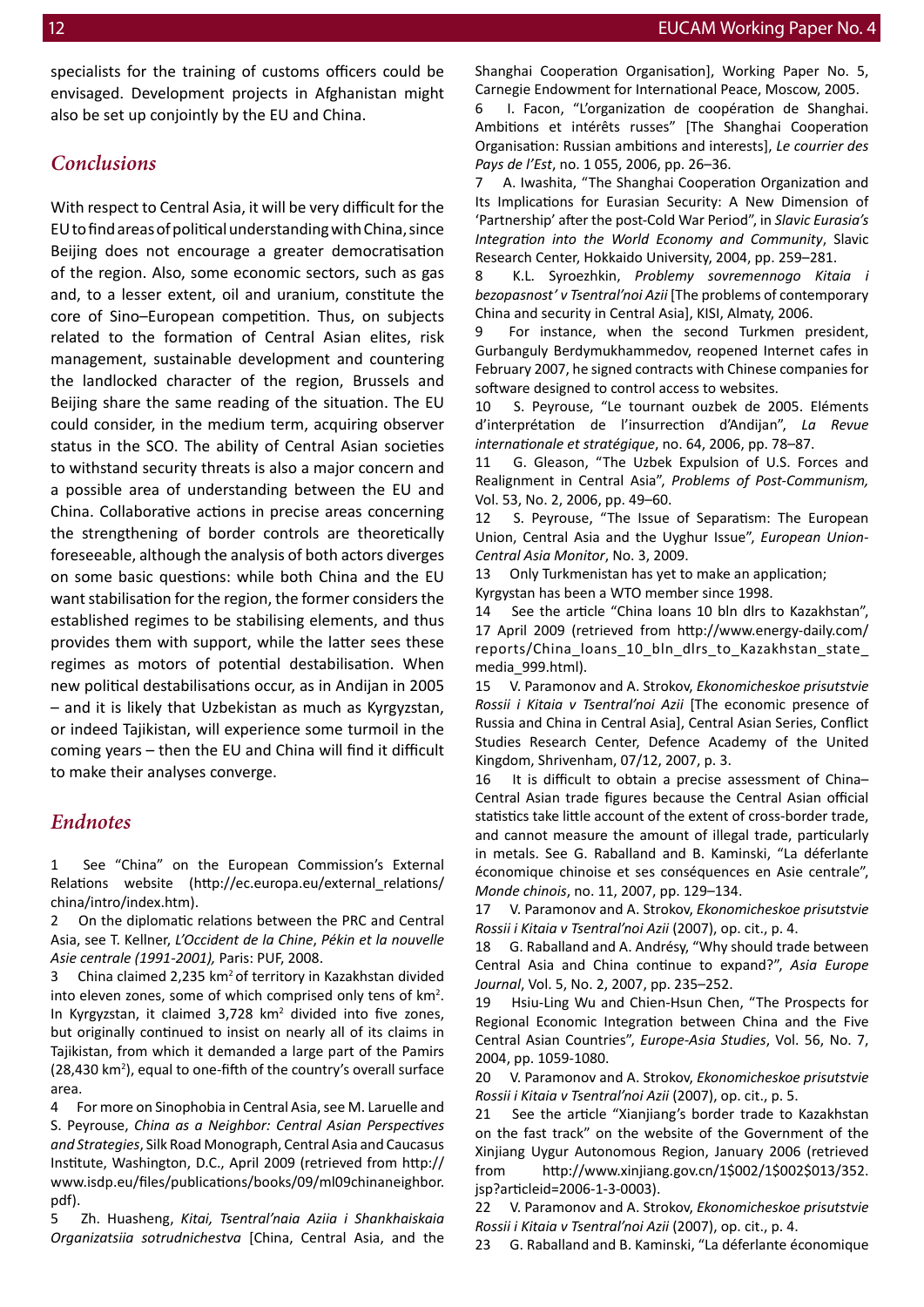chinoise et ses conséquences en Asie centrale" (2007), op. cit. 24 But this proportional share of total Kazakh oil production will decrease in the forthcoming years as the exploitation of Tengiz and Kashagan increases the size of the pie to China's disadvantage.

25 See the article, "Kazakhstan–China oil pipeline opens to commercial operation", *People's Daily Online*, 12 July 2006 (retrieved from http://english.people.com.cn/200607/12/ eng20060712\_282194.html).

26 See the article, "Turkmenistan: Gas pipeline to China is ready", *Asia News*, 22 August 2006 (retrieved from http://www. asianews.it/index.php?l=en&art=6997).

27 J. Šír and S. Horák, "China as an Emerging Superpower in Central Asia: The View from Ashkhabad", *China and Eurasia Forum Quarterly*, Vol. 6, No. 2, 2008, pp. 75–88.

28 S. Peyrouse, "The Hydroelectric Sector in Central Asia and the Growing Role of China", *China and Eurasia Forum Quarterly*, Vol. 5, No. 2, 2007, pp. 131–148.

29 See the article, "Kitaiskaia i kazakhstanskaia kompanii sozdali SP po dobyche zolota v Kazakhstane" [Chinese and Kazakh companies create a joint venture for the extraction of gold in Kazakhstan], *RosInvest*, 7 September 2005 (retrieved from http://www.rosinvest.com/news/126039/).

30 See the article, "Kitai gotov investirovat' 900 millionov dollarov v Kyrgyzstane v obmen na resursy i stroitel'stvo zh.d." [China is ready to invest 900 million dollars in Kyrgyzstan in exchange for resources and the construction of a railway], *CentrAsia*, 29 January 2005 (retrieved from http://www. centrasia.ru/newsA.php4?st=1106979480).

31 S. Peyrouse, "China's Recent Advance in Central Asia", *Central Asia and Caucasus Analyst*, 12 December 2008 (retrieved from http://www.cacianalyst.org/?q=node/5001).

32 A. Shmidke, "Atomnaia promyshlennost' Kazakhstana: sovremennoe sostoianie i perspektivy razvitiia", 2006 (retrieved from http://www.pircenter.org/data/publications/06-05- 31Shmidke\_Article.pdf).

33 For more details, see S. Peyrouse, *The Economic Aspects of the Chinese–Central Asia Rapprochement,* Silk Road Papers, Central Asia and Caucasus Institute, Washington D.C., September 2007 (retrieved from www.silkroadstudies.org/new/docs/Silkr oadpapers/2007/0709ChinaCentral\_Asia.pdf).

34 G. Raballand and A. Andrésy, "Why should trade between Central Asia and China continue to expand?" (2007), op. cit.

35 M. Laruelle and S. Peyrouse, "Cross-border Minorities as Cultural and Economic Mediators between China and Central Asia", *China and Eurasia Forum Quarterly*, Vol. 7, No. 1, 2009, pp. 93–119.

36 Based on interviews conducted among the main Chinese think tanks and research centres with an interest in the former USSR, in Shanghai, Beijing, Lanzhou and Xi'an, September– December 2008.

37 T. Kellner, "Le 'dragon' et la tulipe': les relations sinoafghanes dans la période post-11 septembre," *Asia Papers*, Brussels Institute of Contemporary China Studies, Brussels, January 2009 (retrieved from http://www.vub.ac.be/biccs/ documents/APaper Kellner Thierry (2009) Le dragon et la\_tulipe\_vol.4(1).pdf).

#### *Related publications by the author*

- Sebastien Peyrouse, *Des chrétiens entre athéisme et islam. Regards sur la question religieuse en Asie centrale soviétique et post-soviétique*, Paris, Maisonneuve & Larose, 2003.
- Sebastien Peyrouse and Marlene Laruelle, *Les Russes du Kazakhstan. Identités nationales et nouveaux Etats dans l'espace postsoviétique*, Paris: Maisonneuve & Larose, 2004.
- Sebastien Peyrouse and Marlène Laruelle, eds., *Islam et politique en ex-urss (Russie d'Europe et Asie centrale*), Paris, L'Harmattan, 2005.
- Sebastien Peyrouse, ed., *Gestion de l'indépendance et legs soviétique en Asie centrale. Les Cahiers d'Asie centrale*, (no. 13-14), Edisud, 2004.
- Sebastien Peyrouse and Marlène Laruelle, *Asie centrale, la dérive autoritaire. Cinq républiques entre héritage soviétique, dictature et islam*, Paris, Autrement - CERI, 2006.
- Sebastien Peyrouse, Turkménistan. *Un destin au carrefour des empires*, Paris, Belin, 2007.
- Pierre Chuvin, Rene Letolle, Sebastien Peyrouse, *Histoire de l'Asie central contemporaine*, Paris, Fayard, 2008.
- Sebastien Peyrouse, *Facing the Challenges of Separatism: The EU, Central Asia and the Uyghur Issue*, EUCAM Policy Brief No. 4, January 2009.
- Sebastien Peyrouse, *Business and Trade Relationships between the EU and Central Asia*, EUCAM Working Paper No. 1, June 2009.